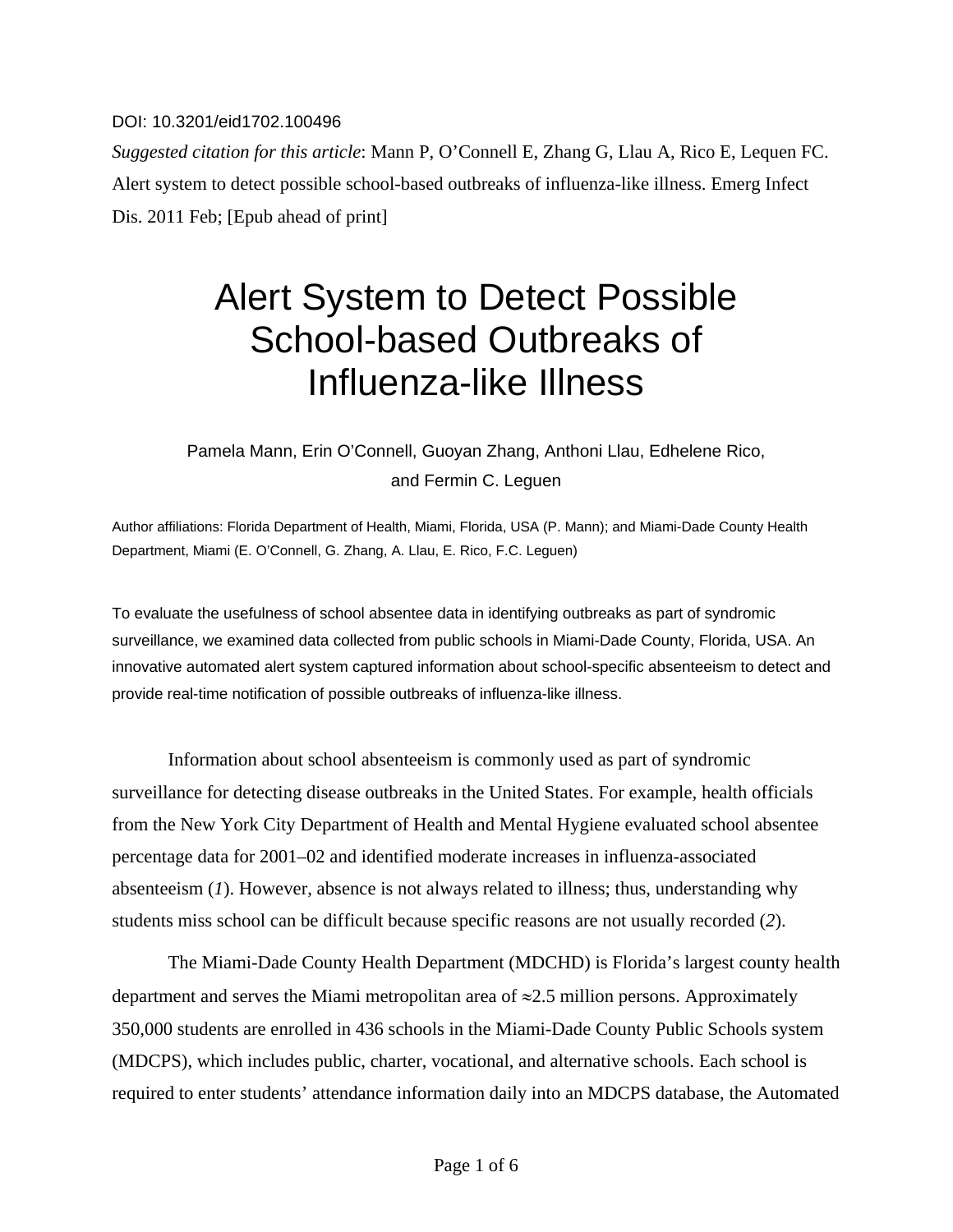Student Attendance Recordkeeping System. MDCHD has access to this database through a secure file transfer protocol that provides file access over a reliable data stream. Since 2007, MDCHD has automatically received these electronic raw data that contain students' demographic and geographic information, which includes gender, race/ethnicity, age, school code, and ZIP code (*3*). After the emergence of pandemic (H1N1) 2009 virus in April 2009, MDCHD designed an automated school-based absentee surveillance system (SBASS) at the beginning of the 2009–10 school year. This system had an alert function to monitor trends in absentee activity and potentially link absenteeism with influenza outbreaks. We assessed this innovative SBASS as an adjunct to traditional disease reporting.

### **The Study**

We evaluated absentee data for MDCPS during September 8–October 21, 2009. Eightyseven charter and special education schools were excluded because of consistently unstable absenteeism levels. On the basis of MDCPS's previous year's mean of 4.9% absenteeism, we used 8.0% as the threshold level (*4*,*5*). The mean and standard deviation were estimated in countywide and individual school levels. Alerts were automatically generated 1) for an absentee rate >8% and 2) when the percentage was at least 1.0 SD beyond the mean of the previous 30 days in countywide or an individual school, compared with their own value. At 1.0 SD, a warning was signaled, and when the standard deviations were 1.96 and 2.58 beyond the mean, yellow and red alerts were triggered, respectively. These cutoffs were set to alert at the 95th and 99th percentiles, assuming the percentage of absenteeism was normally distributed.

Only the yellow and red alerts were applied to countywide absenteeism trends by age group; however, all alerts were applied to the individual school trends. Combining absentee rates with an alert status helped exclude schools with percentage of absenteeism >8% without an alert that, on the basis of historical data, typically have high absentee rates because of low attendance. SAS version 9.13 (SAS, Cary, NC, USA), Visual Basic (Microsoft, Redmond, WA, USA), and ArcGIS 9.3 (www.esri.com) were used to design an SBASS that created 4 reports. These comprised 1) a figure with the percentage of countywide absentee trends by age group  $(<5, 6-11$ , 12–14, 15–17, and  $\geq$ 18 years of age); 2) a table with the countywide absentee percentages by mean, ratio, standard deviation, and alert status (red alert, yellow alert, or warning); 3) a list of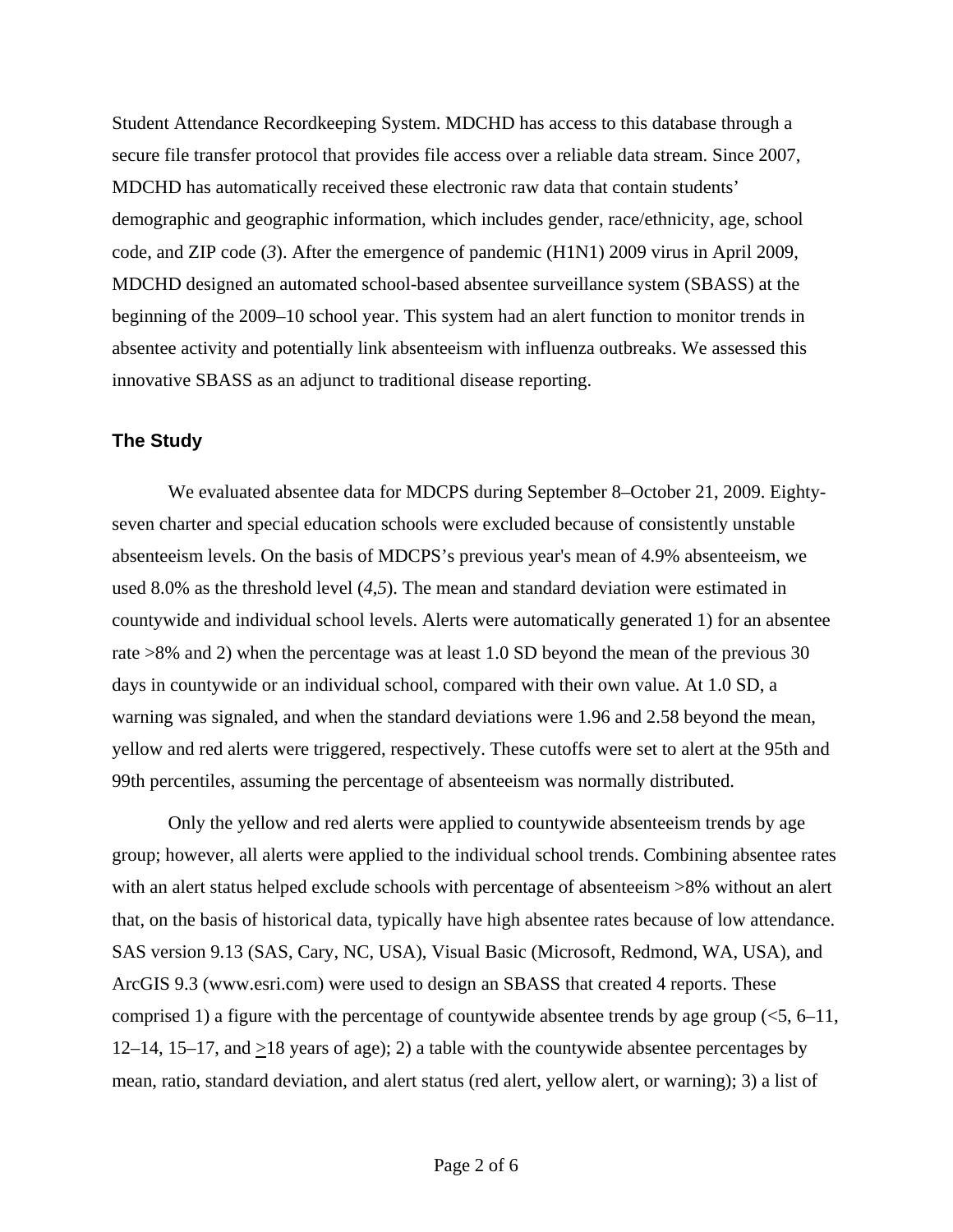the alerted schools; and 4) a geographic information system map with the alerted school locations.

The applied epidemiology and research team of the MDCHD Epidemiology, Disease Control and Immunization Services (EDC-IS) performed daily school absentee surveillance. Protocol dictated contacting attendance offices when the system detected an alert. The school calendar was used to ascertain dates that would have high absenteeism because of teacher planning days, early release days, holidays, and other events. Daily school absentee reports were sent to MDCPS offices through email.

If clustering of influenza-like illness (ILI) was identified, MDCHD initiated an investigation. ILI clusters were deemed outbreaks when  $\geq$ 2 students or staff with a clear association, such as classmates or sharing of similar activities, had symptoms of fever along with cough or sore throat within a specified period.

In our report, passive surveillance and direct reporting refer to school-initiated reporting of public health events to MDCHD. Direct reporting comprises public and private schools; SBASS comprises public schools only.

SBASS gave 61 red alerts, 28 yellow alerts, and 67 warnings during the study period (Table). After active investigation, 9 of 89 alerted schools were confirmed to have influenza outbreaks, and 71 persons with ILI were identified (Figure). Two of these 9 schools had simultaneously initiated reporting of outbreaks directly to MDCHD. Additionally, MDCHD received reports of suspected ILI activity from 24 public schools, none of which were confirmed outbreaks. Thus, 2 (8%) of 26 schools that directly reported to MDCHD had confirmed ILI outbreaks. Regardless of how ILI outbreaks were detected, all were investigated in accordance with EDC-IS protocol.

### **Conclusions**

SBASS detected all influenza-related outbreaks among public schools and proved useful in conjunction with traditional surveillance methods. Pandemic (H1N1) 2009 was a novel disease with unknown implications; therefore, implementation of an aggressive surveillance approach was needed to better characterize and understand its public health effects, particularly among school-aged children. Schools are ideal settings for detecting influenza outbreaks, and the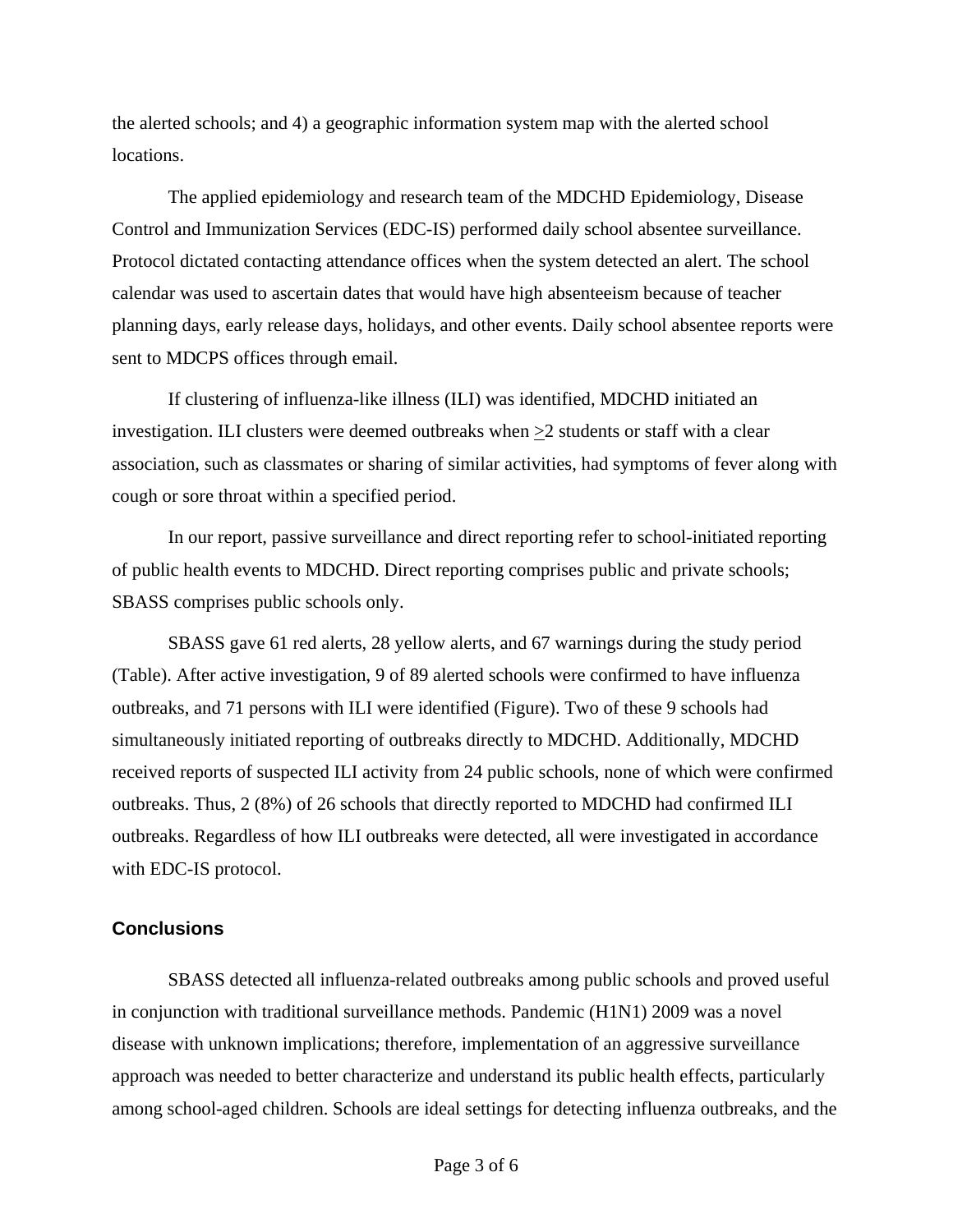epidemiology of influenza has shown that children play an important role in the acquisition and spread of ILI (*6*).

As of July 13, 2009, a total of 90% of positive influenza specimens in Florida tested positive for pandemic (H1N1) 2009 virus. Subsequently, the Florida Department of Health declared that identified clusters of ILI were assumed to be pandemic (H1N1) 2009 (*7*).

The inherent design of the SBASS sets it apart from other school-absentee systems, which use only percentages to determine absentee rates. Major advantages of SBASS include its ability to identify schools with higher than normal absenteeism. The system assesses absenteeism against a historic baseline for each school. Schools with consistently high levels alone did not trigger an alert; only schools with higher than normal levels generated alerts and required followup. Use of SBASS has also helped in the development of stronger partnerships between MDCHD and the school system. Frequent communication increased public health awareness and emphasized the vital role schools play in preventing and controlling disease. Additionally, the SBASS geographic information system mapping feature enabled better detection of geographic clustering when multiple schools had alerts.

Limitations of SBASS still include its inability to capture reasons for absenteeism and its exclusion of private school attendance information. Furthermore, manual entry on the part of schools' attendance offices may lead to a lag in data submission time, and data may contain typographical errors. Future studies should aim to extend the study period and compare influenza trends over multiple years. Research using SBASS to detect other infectious disease outbreaks, not only in the event of a known source as was the case with pandemic (H1N1) 2009, should also be considered.

Ms Mann is a Florida Epidemic Intelligence Service Fellow for the Miami-Dade County Health Department. Her research interests include international public health, infectious disease, and syndromic surveillance.

#### **References**

1. Besculides M, Heffernan R, Mostashari F, Weiss D. Evaluation of school absenteeism data for early outbreak detection, New York City. BMC Public Health. 2005;5:105[. PubMed](http://www.ncbi.nlm.nih.gov/entrez/query.fcgi?cmd=Retrieve&db=PubMed&list_uids=16212669&dopt=Abstract) [DOI:](http://dx.doi.org/10.1186/1471-2458-5-105)  [10.1186/1471-2458-5-105](http://dx.doi.org/10.1186/1471-2458-5-105)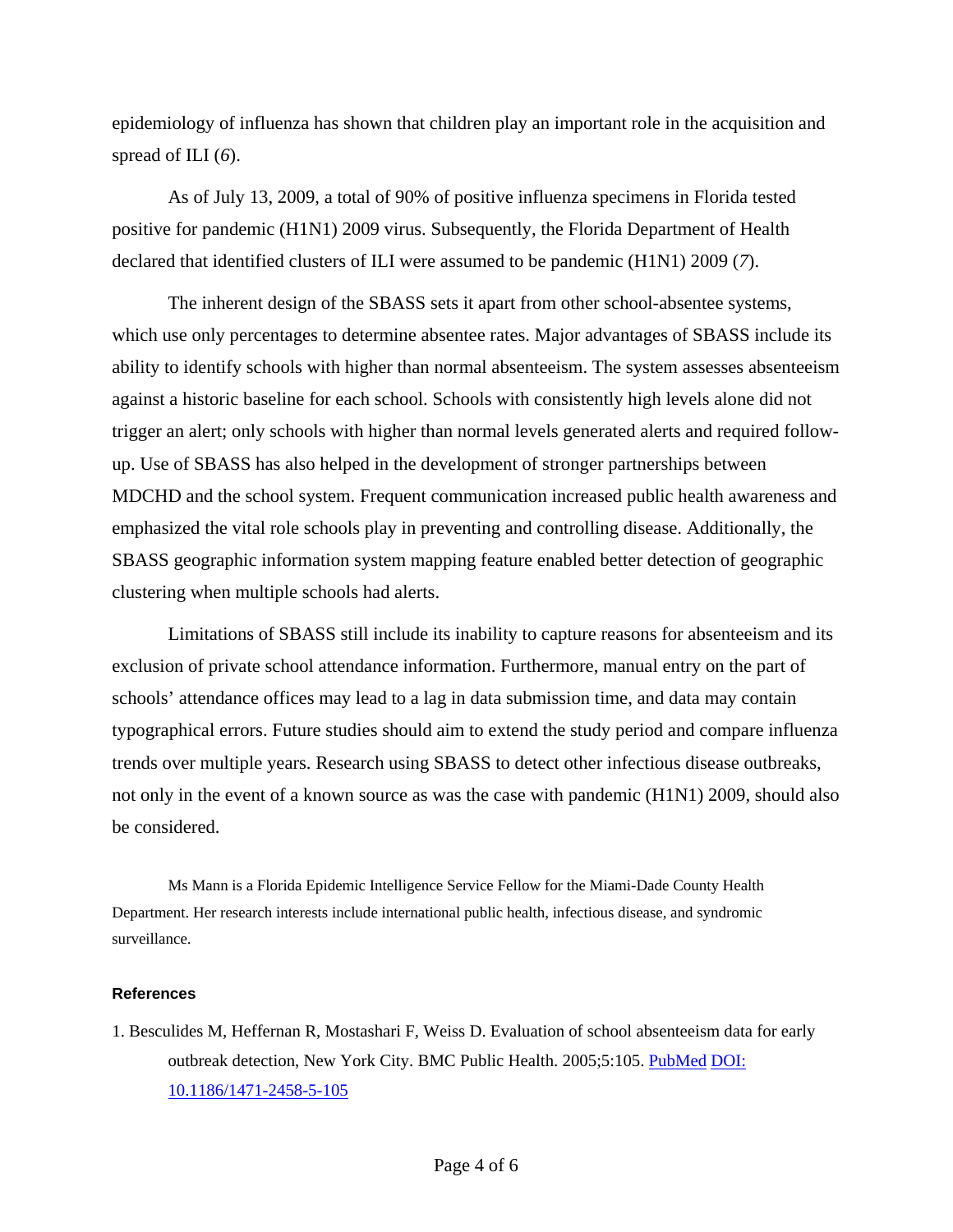- 2. Lombardo J, Buckeridge D. Disease surveillance: a public health informatics approach. Hoboken (NJ): John Wiley & Sons; 2007. p. 63.
- 3. Rodriguez D, Zhang G, Leguen F, O'Connell E, Bustamante M. Using public school absentee data to enhance syndromic surveillance in Miami-Dade County, 2007. Advances in Disease Surveillance. 2007;4:188.
- 4. Shen S, Stone N, Hatch B, Rolfs R, South B, Gundlapalli A, et al. Pilot evaluation of syndromespecific school absenteeism data health surveillance. Advances in Disease Surveillance. 2008;5:61.
- 5. Matlof H, Murray R, Kamei I, Heidbreder G. Influenza in Los Angeles County, 1968–69. HSMHA Health Rep. 1971;86:183–92[. PubMed](http://www.ncbi.nlm.nih.gov/entrez/query.fcgi?cmd=Retrieve&db=PubMed&list_uids=5101541&dopt=Abstract)
- 6. Robert H, Thomas A. Epidemiology for public health practice, 4th ed. Woods Hole (MA): Jones and Bartlett Publishers International; 2009. p. 233.
- 7. Florida Department of Health. Influenza testing, Antiviral treatment and surveillance guidelines for clinicians [cited 2010 Jul 22]. <http://www.myflusafety.com/SwineFlu/documents/RevisedH1N1ClinicianGuidance2010Jan.pdf>

Address for correspondence: Pamela Mann, Florida Department of Health, Bureau of Epidemiology, 8600 NW 17th St, Ste 200, Miami, FL 33126, USA; email: [pamela\\_mann@doh.state.fl.us](mailto:pamela_mann@doh.state.fl.us) 

| Table. Immusiza ilito ilinesses identinea tinoagri a ODAOO, miamii Dade Obanty, Fionda, OOA, Oeptember 0 "October 21, 2005 |               |                   |                      |                       |                                                        |                                     |
|----------------------------------------------------------------------------------------------------------------------------|---------------|-------------------|----------------------|-----------------------|--------------------------------------------------------|-------------------------------------|
| Week                                                                                                                       | Dates         | No. red<br>alerts | No. yellow<br>alerts | No. warning<br>alerts | No. schools with outbreaks<br>identified through SBASS | No. ILI identified<br>through SBASS |
|                                                                                                                            | Sep 8-Sep 11  |                   |                      |                       |                                                        |                                     |
|                                                                                                                            | Sep 14-Sep 18 |                   |                      | 16                    |                                                        |                                     |
| 3                                                                                                                          | Sep 21-Sep 25 |                   |                      | 10                    |                                                        |                                     |
|                                                                                                                            | Sep 28-Oct 2  |                   |                      |                       |                                                        |                                     |
| 5                                                                                                                          | $Oct 5-Oct 9$ | 16                |                      |                       |                                                        |                                     |
| 6                                                                                                                          | Oct 12-Oct 16 | 16                |                      |                       |                                                        | 20                                  |
|                                                                                                                            | Oct 19-Oct 21 |                   |                      |                       |                                                        |                                     |
|                                                                                                                            | Total†        | 61                | 28                   |                       |                                                        |                                     |

Table. Influenza-like illnesses identified through a SBASS, Miami-Dade County, Florida, USA, September 8–October 21, 2009\*

\*SBASS, school-based absentee surveillance system.

†3 d were excluded due to school closures. October 20–21, high schools were excluded for participation in Florida's Comprehensive Assessment Test and only elementary schools were counted.